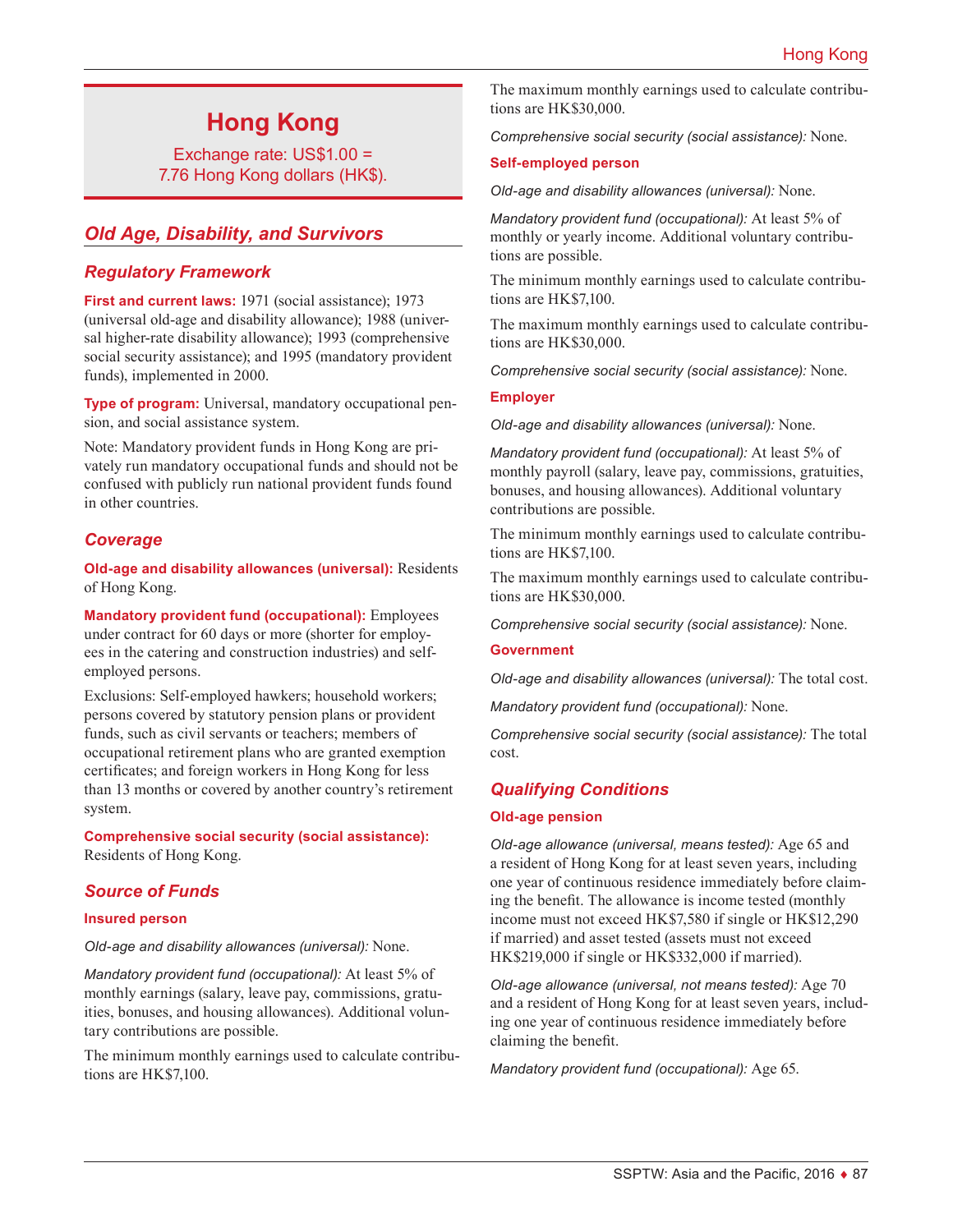Early withdrawal: Age 60 if ceasing employment permanently; at any age if emigrating permanently, if account balance is less than HK\$5,000, or if diagnosed with a terminal illness with a life expectancy of one year or less.

*Comprehensive social security old-age benefit (social assistance):* Age 60 and a resident of Hong Kong for at least one year. The one-year residence does not have to be continuous or immediately before claiming the benefit. The benefit is income tested and asset tested on an individual basis if living alone; if living with other family members, the total income and assets of all family members are taken into account for determining eligibility.

### **Disability pension**

*Disability normal-rate allowance (universal):* A resident of Hong Kong for at least seven years, including one year of continuous residence immediately before claiming the benefit. Both residency requirements are waived for residents younger than age 18. Must be assessed with a 100% loss of earning capacity or as profoundly deaf.

*Disability higher-rate allowance (universal):* A resident of Hong Kong for at least seven years, including one year of continuous residence immediately before claiming the benefit. Both residency requirements are waived for residents younger than age 18. Must require constant attendance of another person to perform daily activities. Must not receive care in government-subsidized residential institutions, hospitals, or boarding schools.

*Mandatory provident fund (occupational):* Must be assessed with a total and permanent incapacity for work by a registered medical practitioner.

Employment must cease.

*Comprehensive social security disability benefit (social assistance):* Must be assessed with a disability by a public medical officer and be a resident of Hong Kong for at least one year (requirement waived for residents younger than age 18). The one-year residence does not have to be continuous or immediately before claiming the benefit. The benefit is income tested and asset tested on an individual basis if living alone; if living with other family members, the total income and assets of all family members are taken into account for determining eligibility.

Partial disability: Paid for an assessed degree of disability of 50% or more and the loss of at least 50% but less than 100% of earning capacity.

### **Survivor pension**

*Mandatory provident fund (occupational):* Paid to a named survivor if a fund member dies before withdrawing the full account balance.

*Comprehensive social security burial grant (social assistance):* Paid to the person who paid for the funeral if the deceased received social assistance.

# *Old-Age Benefits*

**Old-age allowance (universal, means tested):** HK\$2,495 a month is paid.

**Old-age allowance (universal, not means tested):** HK\$1,290 a month is paid.

**Mandatory provident fund (occupational):** The account balance is paid, either through a lump sum or periodic payments (as of February 2017).

**Comprehensive social security old-age benefit (social assistance):** HK\$3,340 to HK\$5,690 a month is paid for a person living alone or HK\$3,150 to HK\$5,220 a month if living with other family members, depending on the recipient's health and need for constant attendance; plus special grants to meet the recipient's needs.

### *Permanent Disability Benefits*

**Disability normal-rate allowance (universal):** HK\$1,650 a month is paid.

**Disability higher-rate allowance (universal):** HK\$3,300 a month is paid.

**Mandatory provident fund (occupational):** A lump sum of the account balance is paid.

**Comprehensive social security disability benefit (social assistance):** HK\$3,340 to HK\$6,095 a month is paid for a person living alone or HK\$3,150 to HK\$5,630 a month if living with other family members, depending on the recipient's age, the assessed degree of disability, and the need for constant attendance; plus special grants to meet the recipient's needs.

### *Survivor Benefits*

**Mandatory provident fund (occupational):** A lump sum of the account balance is paid.

**Comprehensive social security burial grant (social assistance):** A lump sum equal to the cost of the funeral, up to HK\$14,500, is paid.

# *Administrative Organization*

**Universal allowances and social assistance:** Social Welfare Department ([http://www.swd.gov.hk](http://www.swd.gov.hk/)/) administers the programs.

**Mandatory occupational benefits:** Mandatory Provident Fund Schemes Authority (MPFA) [\(http://www.mpfa.org.](http://www.mpfa.org.hk/) [hk/](http://www.mpfa.org.hk/)), under an executive director and an advisory committee, supervises mandatory provident funds. The MPFA licenses provident funds and oversees management of the funds by trustees.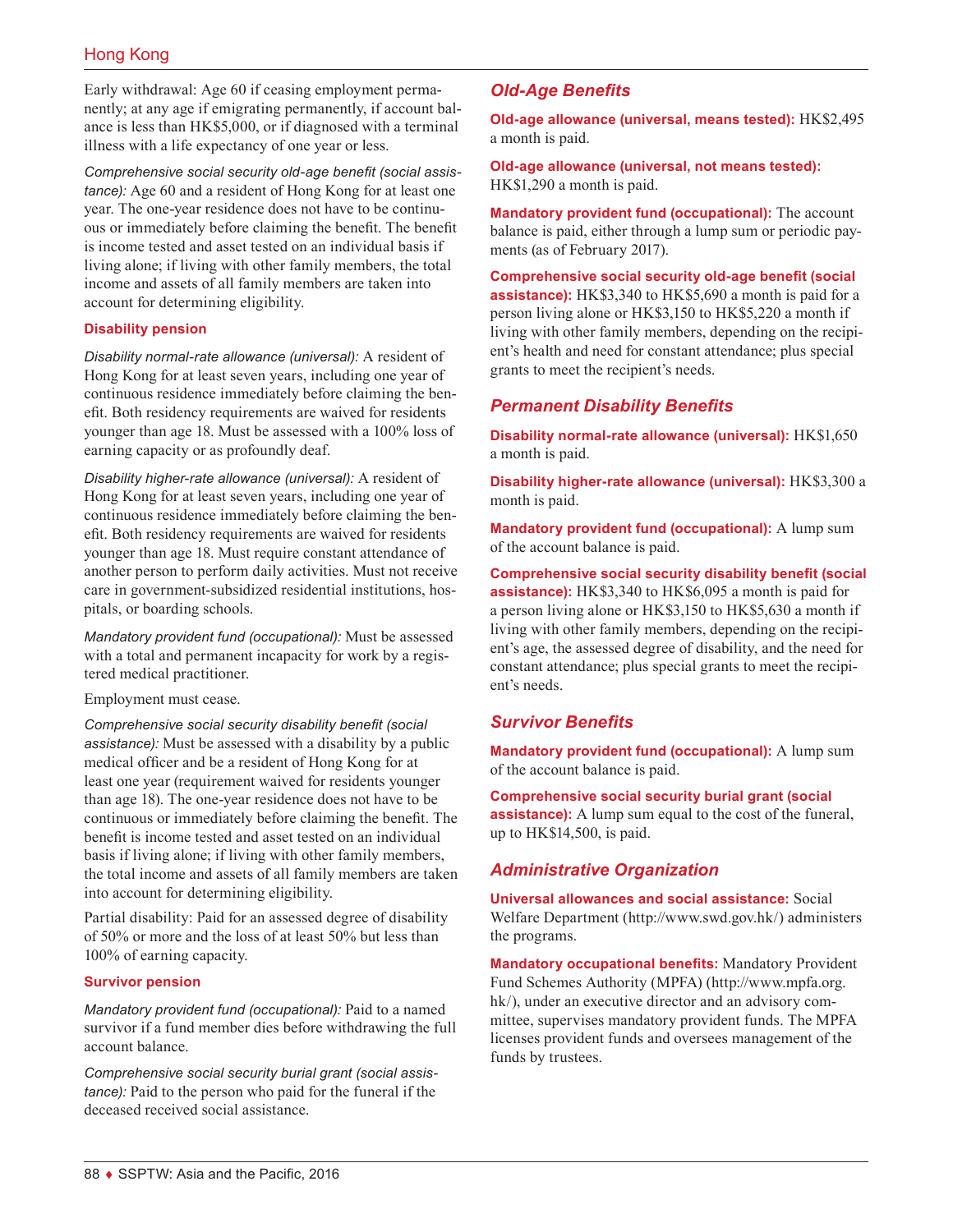# *Sickness and Maternity*

### *Regulatory Framework*

First and current laws: 1968 (employment ordinance), 1971 (social assistance), and 1993 (medical benefits).

**Type of program:** Employer-liability (cash benefits) and social assistance (medical benefits) system.

### *Coverage*

**Cash sickness, maternity, and paternity benefits (employer liability):** Employed persons.

Exclusions: Self-employed persons.

**Medical benefits (social assistance):** Residents of Hong Kong.

### *Source of Funds*

#### **Insured person**

*Cash sickness, maternity, and paternity benefits (employer liability):* None.

*Medical benefits (social assistance):* None.

#### **Self-employed person**

*Cash sickness, maternity, and paternity benefits (employer liability):* Not applicable.

*Medical benefits (social assistance):* None.

### **Employer**

*Cash sickness, maternity, and paternity benefits (employer liability):* The total cost; provides benefits directly to employees.

*Medical benefits (social assistance):* None.

#### **Government**

*Cash sickness, maternity, and paternity benefits (employer liability):* None.

*Medical benefits (social assistance):* The total cost.

### *Qualifying Conditions*

### **Cash sickness benefits (employer liability):** Must have at least one month of continuous employment.

The employee must accumulate a sufficient number of paid sick days to cover the leave period. Paid sick days accumulate at the rate of two days for each complete month of employment during the first 12 months of employment and four days for each month of employment thereafter, up to 120 days. The sick leave period must last at least four consecutive days, and the employee must provide an appropriate medical certificate issued by a registered medical practitioner or dentist.

**Cash maternity benefits (employer liability):** Must have at least 40 weeks of continuous employment. The employee must provide notice to the employer of her intention to take maternity leave after the pregnancy has been confirmed by a registered medical practitioner.

**Cash paternity benefits (employer liability):** Must have at least 40 weeks of continuous employment. The employee must provide notice to the employer of her intention to take paternity leave.

**Medical benefits (social assistance):** Aged 15 to 59, in ill health, and a resident of Hong Kong for at least one year (waived for residents younger than age 18). The one-year residence does not have to be continuous or immediately before claiming the benefit. Benefits are income tested and asset tested on an individual basis if living alone; if living with other family members, the total income and assets of all family members are taken into account for determining eligibility.

Must be assessed with a limited working capacity or as incapable of work by a public medical officer.

# *Sickness and Maternity Benefits*

**Sickness benefit (employer liability):** 80% of the employee's normal earnings is paid for the number of paid sick days accumulated by the employee.

**Maternity benefit (employer liability):** 80% of the employee's normal earnings is paid for 10 weeks from two to four weeks before the expected date of childbirth or from the date of childbirth, if earlier.

**Paternity benefit (employer liability):** 80% of the employee's normal earnings is paid for three days. The leave can be taken at any time from four weeks before the expected date of childbirth to 10 weeks after the date of childbirth.

**Medical benefits (social assistance):** HK\$3,340 a month is paid for a person living alone or HK\$3,150 a month if living with other family members; plus special grants to meet the beneficiary's other needs.

### *Workers' Medical Benefits*

**Medical benefits (social assistance):** Free medical treatment is provided in public hospitals and clinics through the Comprehensive Social Security Assistance program.

### *Dependents' Medical Benefits*

Medical benefits for dependents are the same as those for the insured.

### *Administrative Organization*

**Employer liability:** Labour Department ([http://www](http://www.labour.gov.hk/) [.labour.gov.hk/](http://www.labour.gov.hk/)) administers the program.

**Social assistance:** Social Welfare Department ([http://](http://www.swd.gov.hk/) [www.swd.gov.hk/](http://www.swd.gov.hk/)) administers the program.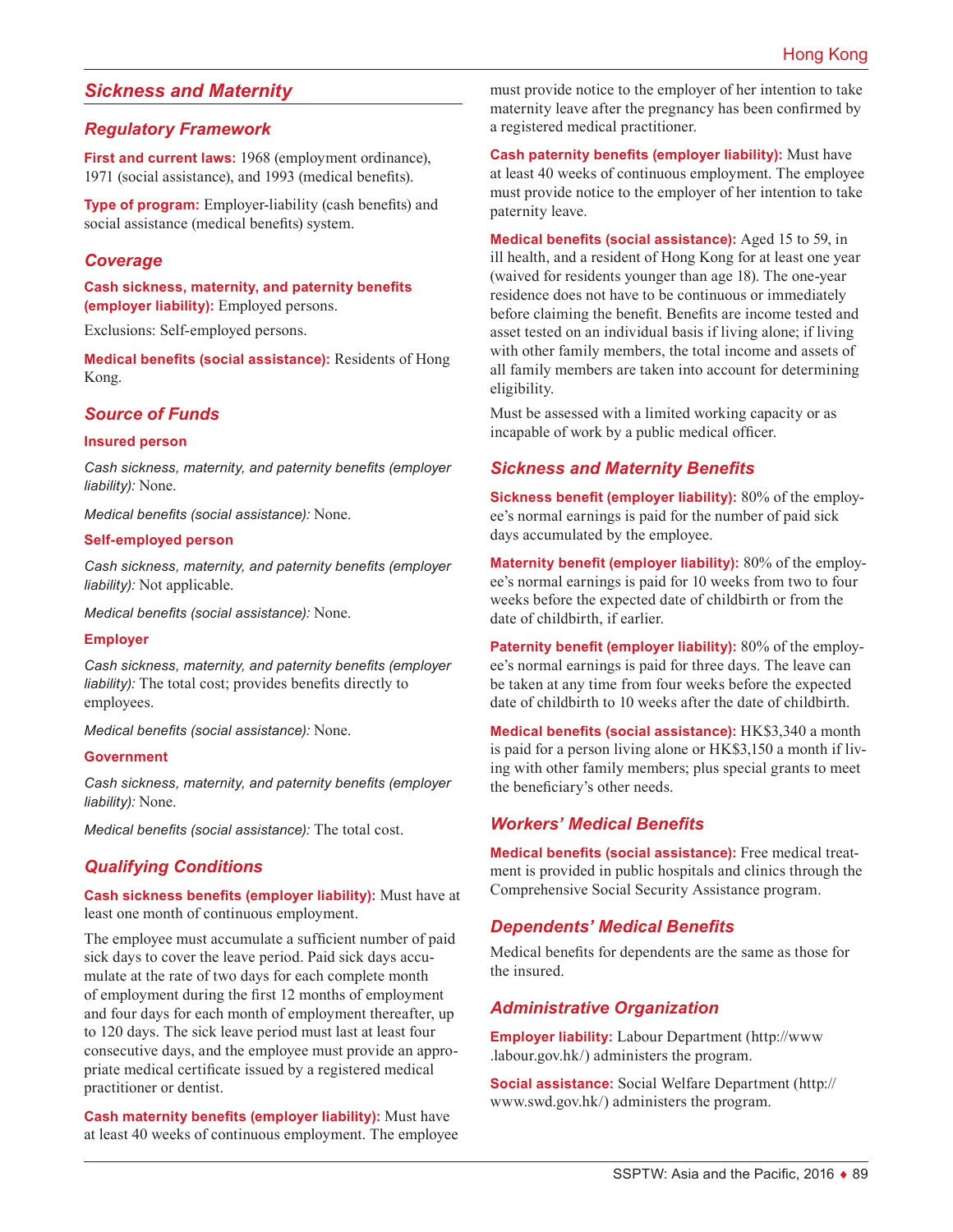# *Work Injury*

# *Regulatory Framework*

**First and current law:** 1953 (employee's compensation ordinance).

**Type of program:** Employer-liability system through private carriers.

### *Coverage*

Employees, including household workers, agricultural employees, and crew members of Hong Kong ships.

Exclusions: Home-based workers, family helpers, certain casual workers, and self-employed persons.

### *Source of Funds*

**Insured person:** None.

**Self-employed person:** Not applicable.

**Employer:** The total cost. (The minimum coverage is HK\$100 million for employers with up to 200 employees or HK\$200 million for employers with more than 200 employees.)

**Government:** None.

### *Qualifying Conditions*

There is no minimum qualifying period.

# *Temporary Disability Benefits*

80% of the difference between the insured's monthly earnings before and after the accident is paid for up to 36 months, after which a disability is considered permanent.

The insured's monthly earnings used to calculate benefits are the earnings in the month immediately before the accident or the average monthly earnings in the last 12 months before the accident, whichever is greater.

A registered medical practitioner or an Employees' Compensation Assessment Board appointed by the Commissioner for Labour assesses the incapacity for work.

Benefit adjustment: The insured's monthly earnings are adjusted according to the average rate of earnings increase for employees in similar employment with the same employer or, if there are no such employees, according to the rate of increase in the consumer price index at the end of each 12-month period that the disability benefit is received.

# *Permanent Disability Benefits*

**Permanent disability grant:** For a total disability (100%), a lump sum of 48 months of the insured's earnings is paid if aged 56 or older; 72 months if aged 40 to 55; or 96 months if younger than age 40.

The insured's earnings used to calculate benefits are the earnings in the month immediately before the accident or average monthly earnings in the last 12 months before the accident, whichever is greater.

The minimum monthly earnings used to calculate benefits are HK\$3,690 (as of March 5, 2015).

The maximum monthly earnings used to calculate benefits are HK\$26,070 (as of March 5, 2015).

The minimum lump sum for a permanent total disability is HK\$426,880 (as of March 5, 2015), regardless of age.

The maximum lump sum for a permanent total disability is HK\$1,251,360 if aged 56 or older; HK\$1,877,040 if aged 40 to 55; or HK\$2,502,720 if younger than age 40 (as of March 5, 2015).

Partial disability: A percentage of the full benefit is paid according to the assessed degree of disability and a schedule in law.

Constant-attendance supplement: The actual cost of constant attendance, up to HK\$511,770 (as of March 5, 2015), is paid as a lump sum.

An Employees' Compensation Assessment Board appointed by the Commissioner for Labor assesses the degree of disability.

### *Workers' Medical Benefits*

Medical benefits include examination and treatment by a registered medical practitioner, dental care, physical therapy, chiropractic services, and appliances.

The maximum limit on employers' liability for treatment costs is HK\$200 a day for inpatient care or outpatient care, or HK\$280 if both types of care are needed during the same day. The maximum limit for appliances is initially HK\$36,430; HK\$110,390 for subsequent repair and renewal of the appliance (2015).

# *Survivor Benefits*

**Survivor grant:** A lump sum of 36 months of the deceased's earnings is paid if the deceased was aged 56 or older; 60 months if aged 40 to 55; or 84 months if younger than age 40.

The deceased's earnings used to calculate benefits are earnings in the month immediately before the accident or average monthly earnings in the last 12 months before the accident, whichever is greater.

The maximum monthly earnings used to calculate benefits are HK\$26,070 (as of March 5, 2015).

The minimum lump sum is HK\$375,950 (as of March 5, 2015), regardless of age.

The maximum lump sum is HK\$1,251,360 if the deceased was aged 56 or older; HK\$1,877,040 if aged 40 to 55; or HK\$2,502,720 if younger than age 40 (as of March 5, 2015).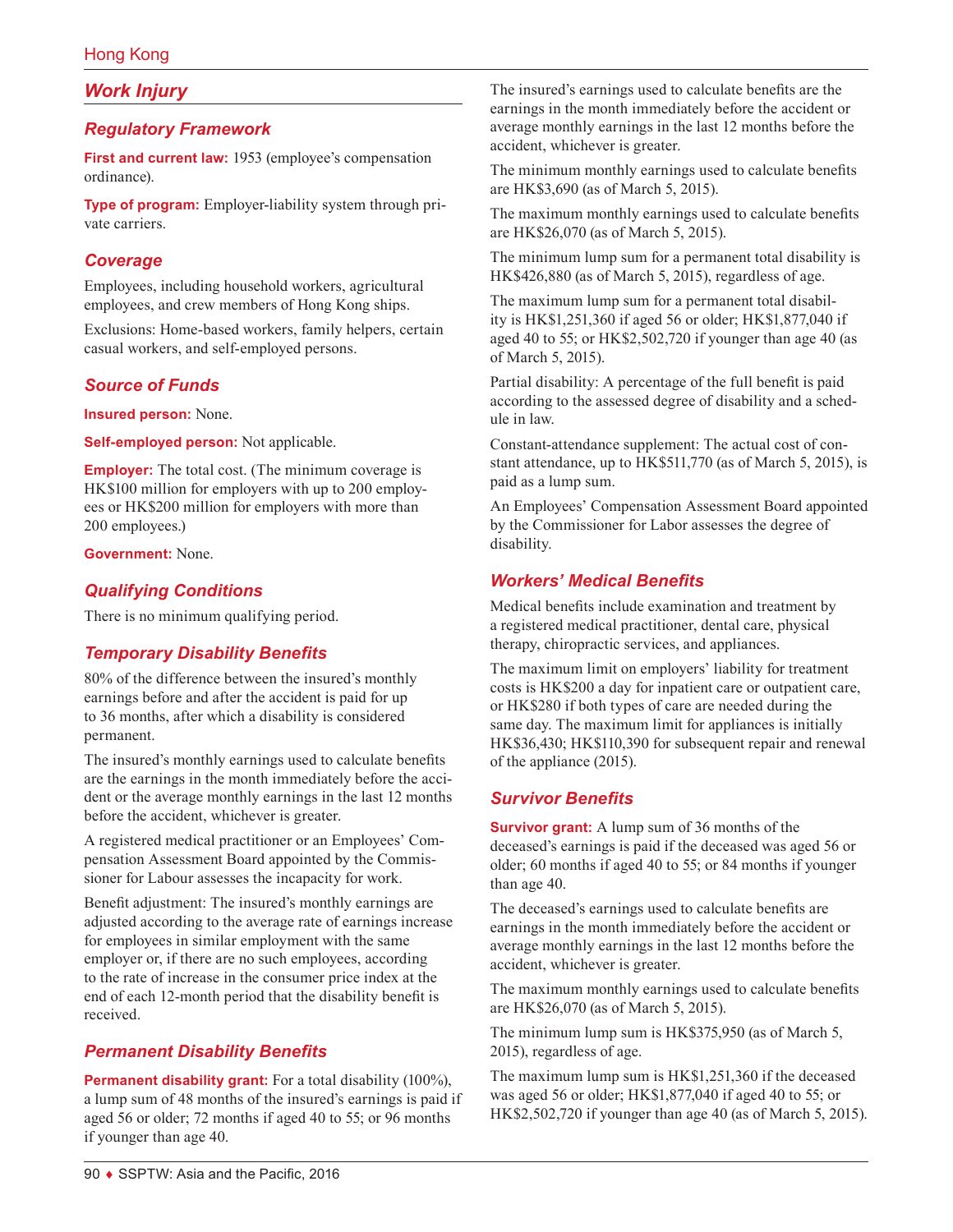Eligible survivors include the deceased's spouse, children, parents, grandparents, and other family members who had been living with the deceased for at least 24 months immediately before the accident. The grant is split among eligible survivors. The amount paid to each survivor depends on the number and type of eligible survivors (with the spouse and children receiving the largest shares of the benefit in all cases). If the only survivors are the spouse and children, 50% of the grant is paid to the spouse, and 50% is split equally among the children.

**Funeral grant:** A lump sum of up to HK\$76,220 is paid to the person who paid for the funeral.

### *Administrative Organization*

Labour Department [\(http://www.labour.gov.hk](http://www.labour.gov.hk/)/) administers the employer-liability program.

Employers purchase insurance policies with private insurance carriers.

# *Unemployment*

### *Regulatory Framework*

**First law:** 1977.

**Current law:** 1993 (comprehensive social security assistance).

**Type of program:** Social assistance system.

### *Coverage*

Residents of Hong Kong.

# *Source of Funds*

**Insured person:** None.

**Self-employed person:** None.

**Employer:** None.

**Government:** The total cost.

# *Qualifying Conditions*

**Comprehensive social security unemployment ben-**

**efit (means tested):** Aged 15 to 59 with at least one year of residence (requirement waived if a resident is younger than age 18) before claiming the benefit. The one-year residence does not have to be continuous or immediately before claiming the benefit. Benefits are income tested and asset tested on an individual basis if living alone; if living with other family members, the total income and assets of all family members are taken into account for determining eligibility.

Must be capable of work, actively seeking full-time work, and participating in the Support for Self-reliance Scheme of the Social Welfare Department.

# *Unemployment Benefits*

### **Comprehensive social security unemployment benefit**

**(means tested):** HK\$2,355 a month is paid for a person living alone or HK\$1,690 to HK\$2,100 a month if living with other family members, depending on the number of family members; plus special grants to meet the beneficiary's other needs.

# *Administrative Organization*

Social Welfare Department [\(http://www.swd.gov.hk](http://www.swd.gov.hk/)/) administers the program.

# *Family Allowances*

# *Regulatory Framework*

**First law:** 1971 (social assistance).

**Current law:** 1993 (comprehensive social security assistance).

**Type of program:** Social assistance system.

### *Coverage*

Residents of Hong Kong.

### *Source of Funds*

**Insured person:** None.

**Self-employed person:** None.

**Employer:** None.

**Government:** The total cost.

# *Qualifying Conditions*

#### **Comprehensive social security family benefit (means**

**tested):** A resident of Hong Kong for at least one year (residency requirement waived if a resident is younger than age 18) before claiming the benefit. The one-year residence does not have to be continuous or immediately before claiming the benefit. Benefits are income tested and asset tested on an individual basis if living alone; if living with other family members, the total income and assets of all family members are taken into account for determining eligibility.

Single Parent Supplement: Paid to single parents with a child younger than age 18 (age 21 if single and a full-time student). The supplement is also paid to a married parent if his/her spouse if hospitalized, in a penal institution, or banned from Hong Kong.